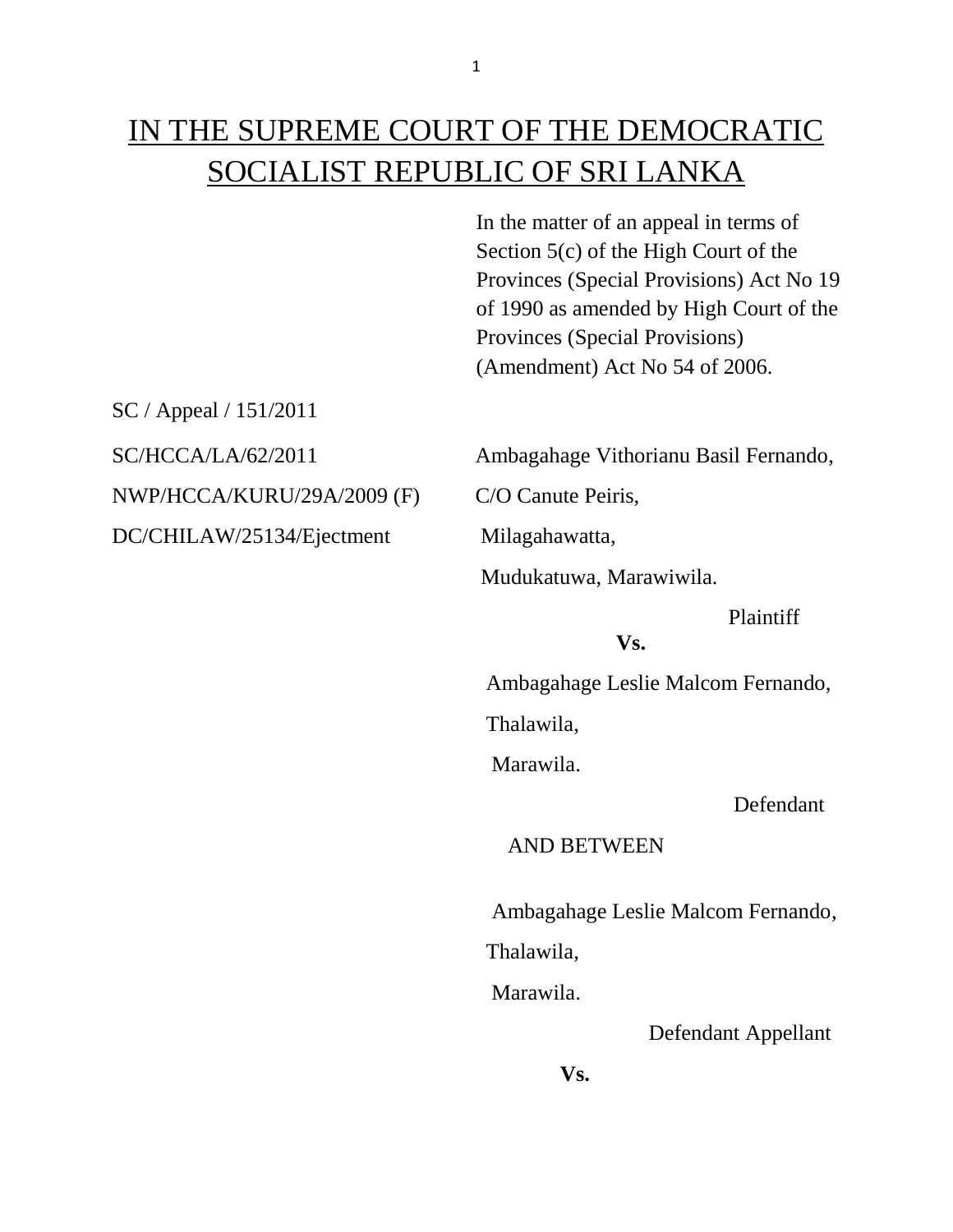Ambagahage Vithorianu Basil Fernando,

C/O Canute Peiris,

Milagahawatta,

Mudukatuwa, Marawiwila.

Plaintiff Respondent

# **AND NOW BETWEEN**

 1a.Poruthotage Mary Rose Hysinth Indrani Perera,

1b.Nirmalee Irosha Udayanganee Fernando,

1c.Werjin Ishanka Malshani Fernando,

All of Thalawila,

Marawila.

Substituted Defendant Appellant-Appellants

#### **Vs.**

Ponnamperumage Charlot Mary Matilda Fernando,

Milagahawtta,

Mudukatuwa, Marawila.

Substituted Plaintiff Respondent Respondent

BEFORE : PRIYASATH DEP, PC, J. (as he was then)

UPALY ABEYRATHNE, J.

ANIL GOONARATNE, J.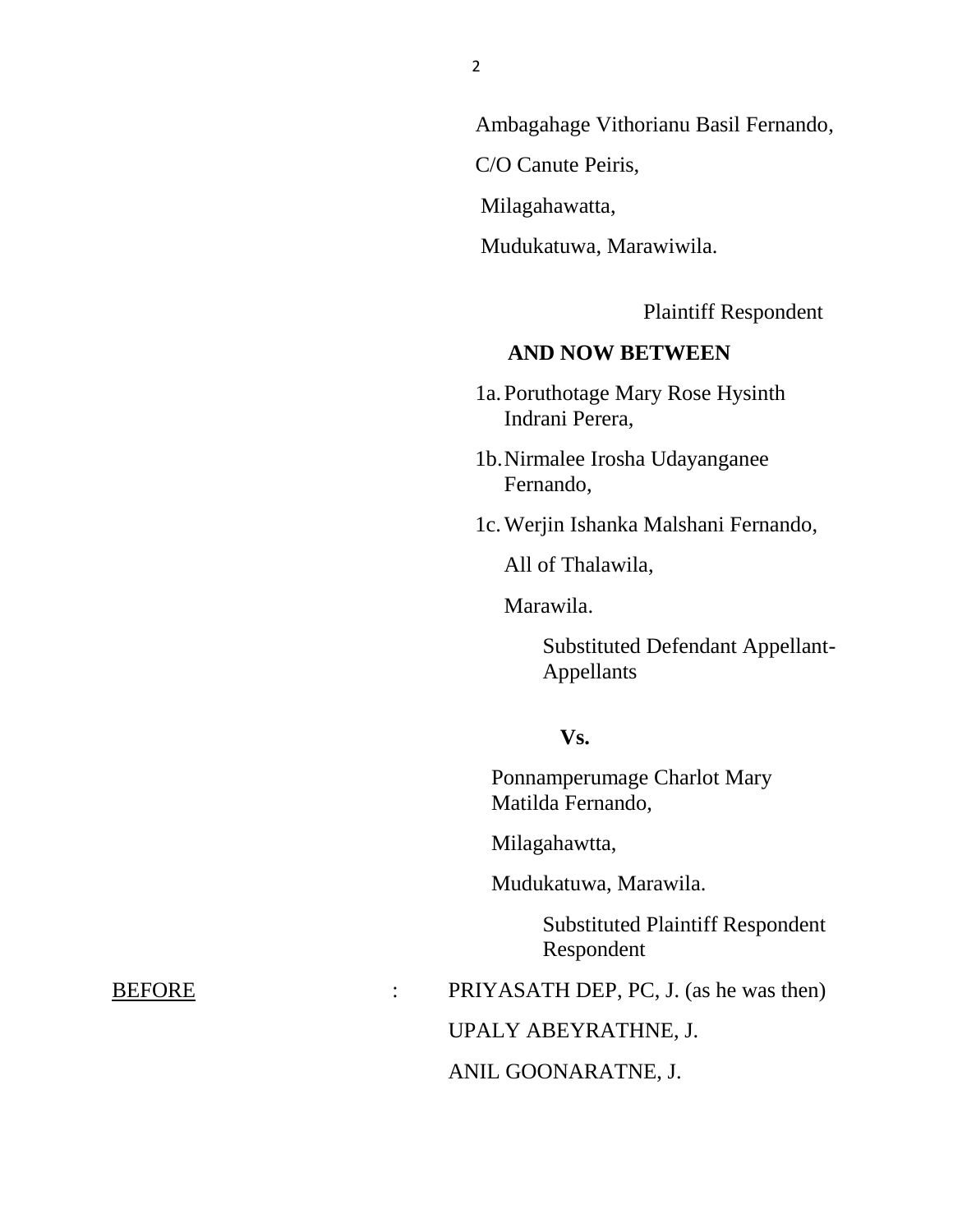| <b>I INSEL</b>                |  | Lashman Perera PC with Anjali<br>Amarasinghe and Thilini Ratnayake for the<br>substituted Defendant Appellant Appellants |
|-------------------------------|--|--------------------------------------------------------------------------------------------------------------------------|
|                               |  | Dr. Sunil Cooray for the substituted Plaintiff<br><b>Respondent Respondent</b>                                           |
| <b>WRITTEN SUBMISSION ON:</b> |  | 03.01.2017 Substituted Defendant Appellant<br>Appellants.                                                                |
|                               |  | 09.01.2012 Plaintiff Respondent<br>Respondents                                                                           |
| <b>ARGUED ON</b>              |  | 22.11.2016                                                                                                               |
| <b>DECIDED ON</b>             |  | 01.06.2017                                                                                                               |

## UPALY ABEYRATHNE, J.

The Defendant Appellant-Appellant (hereinafter referred to as the Appellant) has preferred this appeal from the judgment of the High Court of Civil Appeal, North Western Province, holden at Kurunegala dated  $13<sup>th</sup>$  of January 2011. By the said judgment, the High Court has upheld the judgment of the learned District Judge of Chilaw dated 03.11.2008, delivered in favour of the Plaintiff Respondent-Respondent (hereinafter referred to as the Respondent).

When the matter was supported for leave to appeal on  $04<sup>th</sup>$  October 2011, this court has granted leave on the following questions of law:

> 1. Does the fact that journal entries 54 and 55 do not show that objection was taken to the documents marked P 1 and P 2 when the

3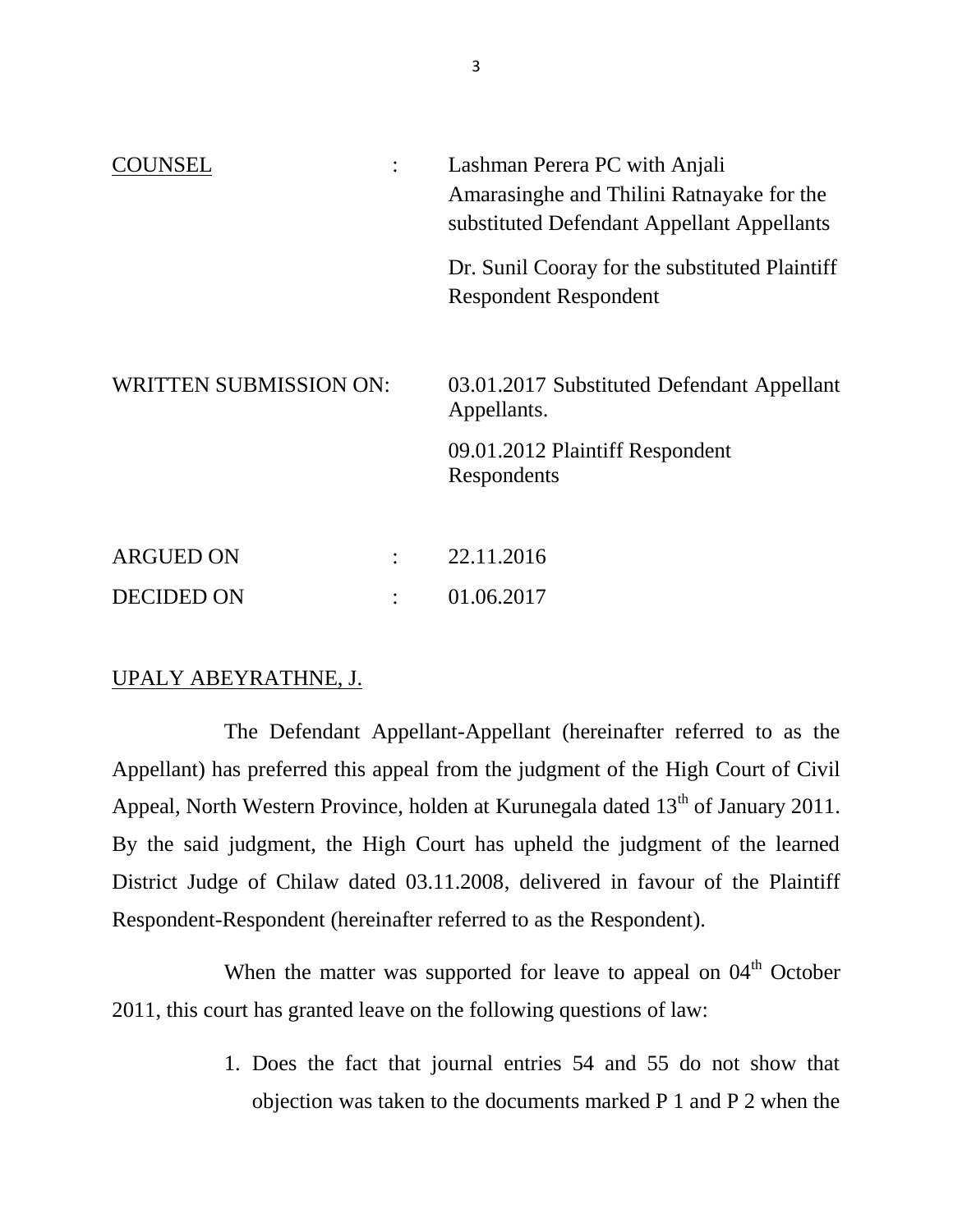case was closed for the Respondent necessarily preclude the Appellant in the context of a *Rei Vindicatio* action to rely on the alleged infirmities in the manner in which the said documents were proved after they were originally marked 'subject to proof'?

2. Can the *cursus curiae* recognized by our courts to the effect that the party who does not object to documents sought to be read in evidence at the close of a case, prevail in the face of Section 61 and 101 of the Evidence Ordinance, particularly in the absence of express provision to that effect in the Civil Procedure Code?

The Respondent (Plaintiff) has instituted the said action against the Appellant in the District Court of Chilaw, seeking inter alia a declaration of title to the land described in the schedule to the plaint. The Respondent has claimed titled to the land in suit upon a Crown Grant issued in terms of Section 19(4) Land Development Ordinance. He has produced the said Grant at the trial marked P 2. According to P 2 the Grant had been made on  $30<sup>th</sup>$  of December 1982. Prior to the said Grant P 2, the Respondent had been given a land permit bearing No 14858 dated 29.09.1956 in respect of the same land under the Land Development Ordinance by the Assistant Government Agent of the Puttalam District. Said Land Permit has been produced at the trial marked P 1. According to P 1, the Respondent's father A. A. Austin Fernando had been nominated as the successor of the said land.

The Appellant took up the position that he was in continuous possession of the said land in suit since 1965 and said land permit P 1 and the Grant P 2 were not duly executed and they were forged documents. The Appellant contended before this court that;

4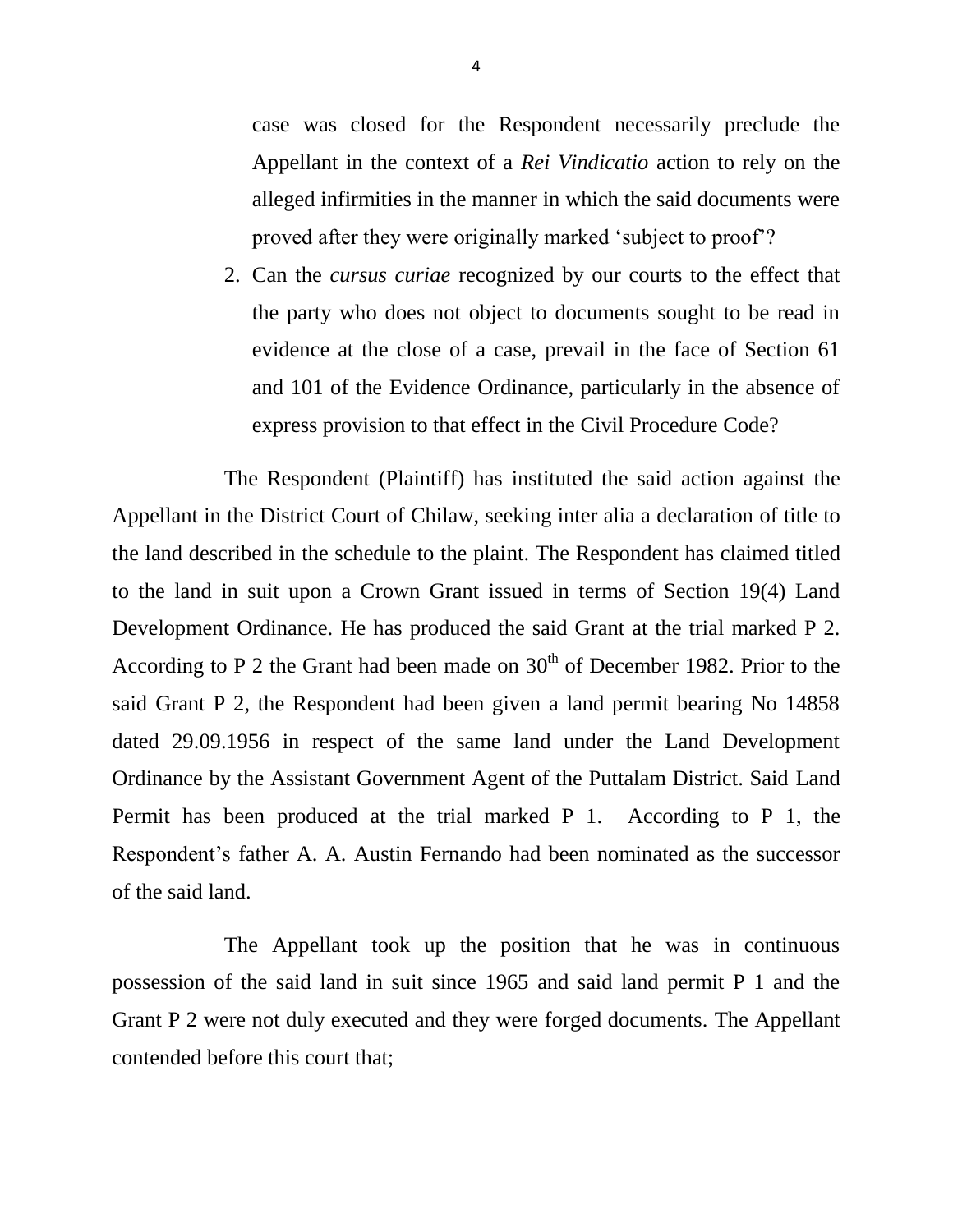- The High Court has failed to consider the burden of proof in relation to *Rei Vindicatio* action,
- The High Court has failed to consider the mandatory provisions of Section 101 of the Evidence Ordinance in relation to an action of *Rei Vindicatio*,
- $\triangle$  The Respondent has not produced originals of P1 and P 2,
- The Respondent has not produced certified copies of P1 and P 2,
- $\cdot \cdot$  The Respondent has produced only photocopies of P 1 and P 2,
- $\hat{P}$  The photocopies of P 1 and P 2 has not been signed by the Grantor,

On the above basis, the Appellant contends that the burden of proof of title and P 1 and P 2 are not forged documents, is on the Respondent and the Respondent has failed to discharged the burden cast on him.

The learned Counsel for the Appellant relied on the following observation made at page 37 in Sabaratnam Vs. Kandavanam 60 NLR 35 in which Weerasooriya J. stated that "I am unable to agree with this submission, for it seems to me that if the failure to object to the reception, in evidence of PI constituted an admission by the  $1<sup>st</sup>$  and  $2<sup>nd</sup>$  defendants, the admission did not go beyond conceding that the original duplicate of Deed No. 11385, being in the custody of the Registrar of Lands, was a document of which a certified copy is permitted by law to be given in evidence on the basis that condition (6) of the conditions prescribed under Section 65 of the Evidence Ordinance for the admission of secondary evidence of the contents of an original document had been satisfied in this case. …….. In my opinion all that Section 2 of the Proof of Public Documents Ordinance means is that the production of the copy shall be evidence of the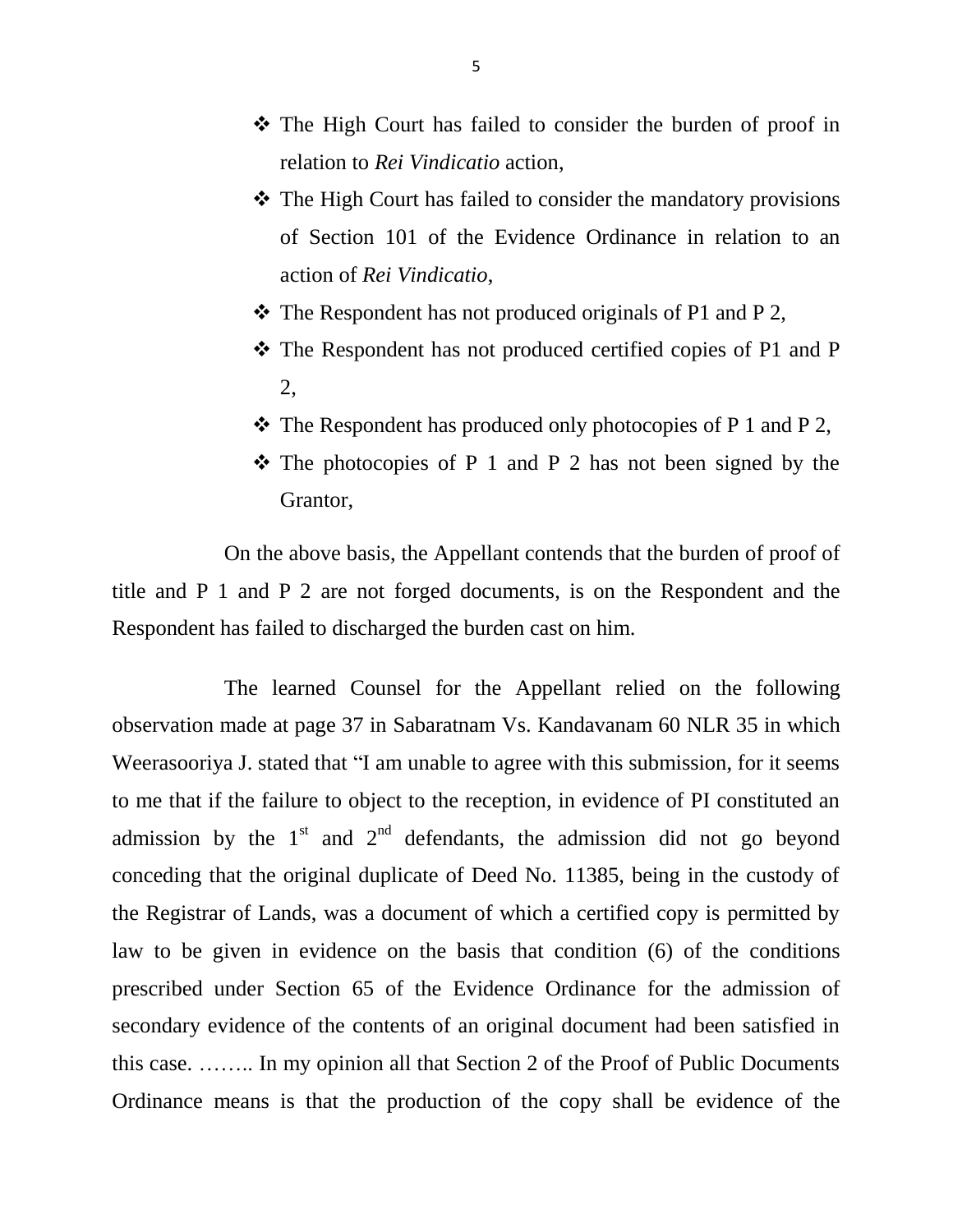contents of the original document. But proof of the contents of a document does not amount to proof of its execution, and notwithstanding the production of P I, the burden still lay on the plaintiff to prove the due execution of the original document in terms of the relevant provisions of the Evidence Ordinance."

In the said case, it was held that "the certified copy was not proof of the due execution of the deed, even though it was admitted in evidence at the trial without any objection by the defendants. Although, by section 2 of the Proof of Public Documents Ordinance, the production of a certified copy is evidence of the contents of the original document, it does not amount to proof of the due execution of the original document."

It is clear that, in the said case, their Lordships had dealt with the due execution of a deed. Their Lordships were of the view that the proof of the contents of a document does not amount to proof of its due execution. In the present case before us the documents P 1 and P 2 are not notarialy executed documents. Hence the due execution does not arise for determination of court. Therefore, the dicta of the said case has no relevance to the present case. It is clearly seen that P 1 and P 2 are documents forming the acts of the Sovereign Authority and of Public Officers. Therefore P 1 and P 2 are Public Documents within the meaning of Section 74 of the Evidence Ordinance and hence it can be proved in terms of Section 78 of the Evidence Ordinance.

I have carefully examined the said two documents marked P 1 and P 2. P 1 and P 2 are photocopies of certified photocopies of the originals. P 1 is the said land permit issued under the Land Development Ordinance. P 2 is the grant issued under Section 19(4) of the Land Development Ordinance. P 1 and P 2

6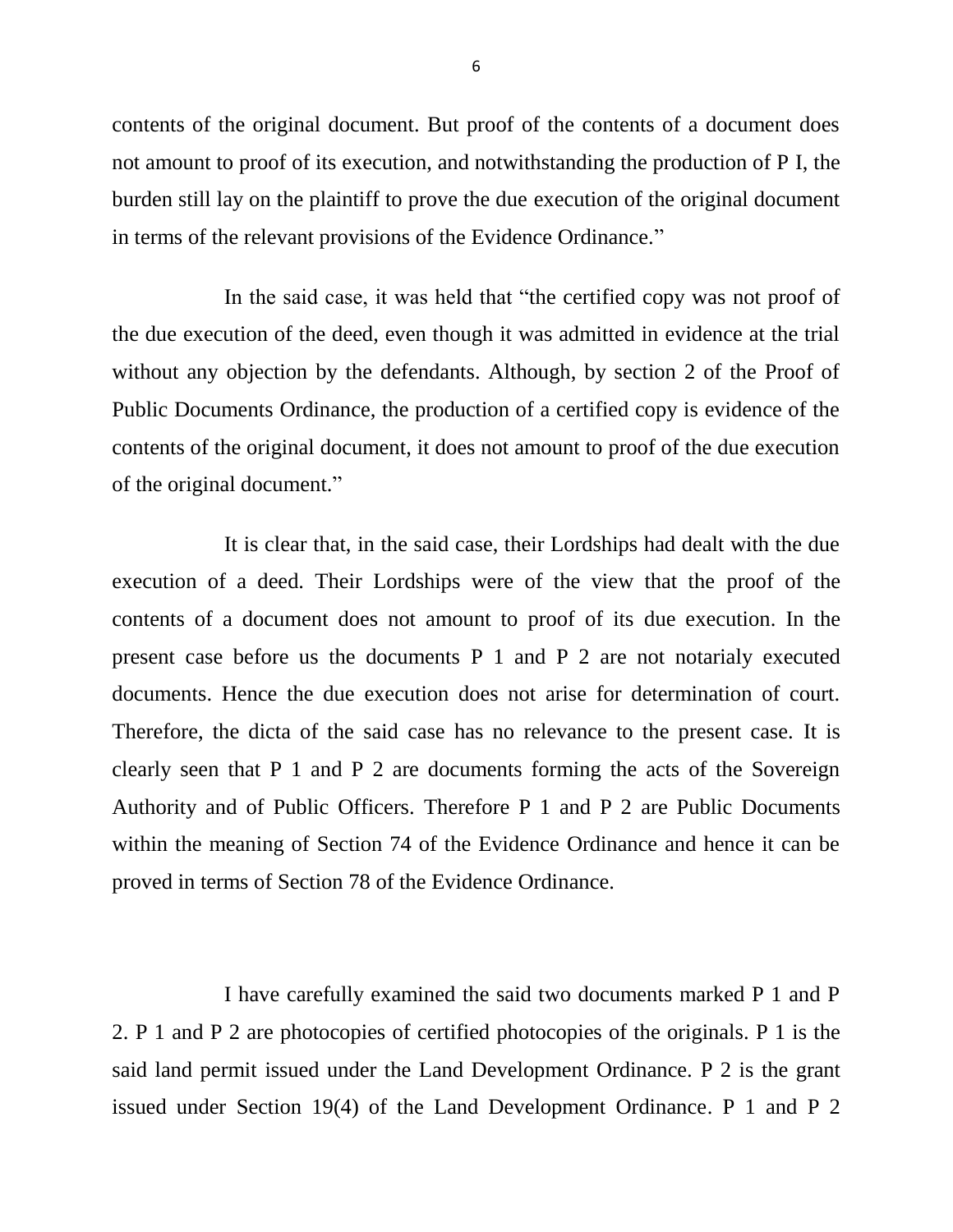contain relevant certifications as required by Section 78 of the Evidence Ordinance. Now the question to be dealt with is whether P 1 and P 2 could be admitted as evidence since the documents are photocopies. The Appellant has alleged that the documents are forged. Accordingly, at the trial he has raised issues No 19 and 20 in line with forgery.

Although the Appellant has made such serious allegation against P 1 and P 2, he has not made any attempt to adduce any evidence in relation to issues No 19 and 20. He has not made any application before trial court to send P 1 and P 2 for examination by the EQD. In this regard, at the hearing of this appeal the learned President Counsel for the Appellant contended that the burden of proof lies on the Respondent and he has to prove that P 1 and P 2 are not forged documents. In paragraph 07 of the written submission, the Appellant has stated that in proving the title of the Respondent, the burden is on the Respondent to prove the title as set out in issues 1 and 2, that, P 1 and P 2 are not forgeries. In this regard, the learned President Counsel heavily relied upon the provisions contained in Section 61 and 101 of the Evidence Ordinance which read thus;

- 61. The contents of documents may be proved either by primary or by secondary evidence.
- 101. Whoever desires any court to give judgment as to any legal right or liability dependant on the existence of the facts which he asserts, must prove that those facts exists.

When a person is bound to prove the existence of any fact, it is said that the burden of proof lies on that person.

At the trial the Respondent has raised issues No 1 to 15 which have been raised on the basis that the Respondent became entitled to the land in dispute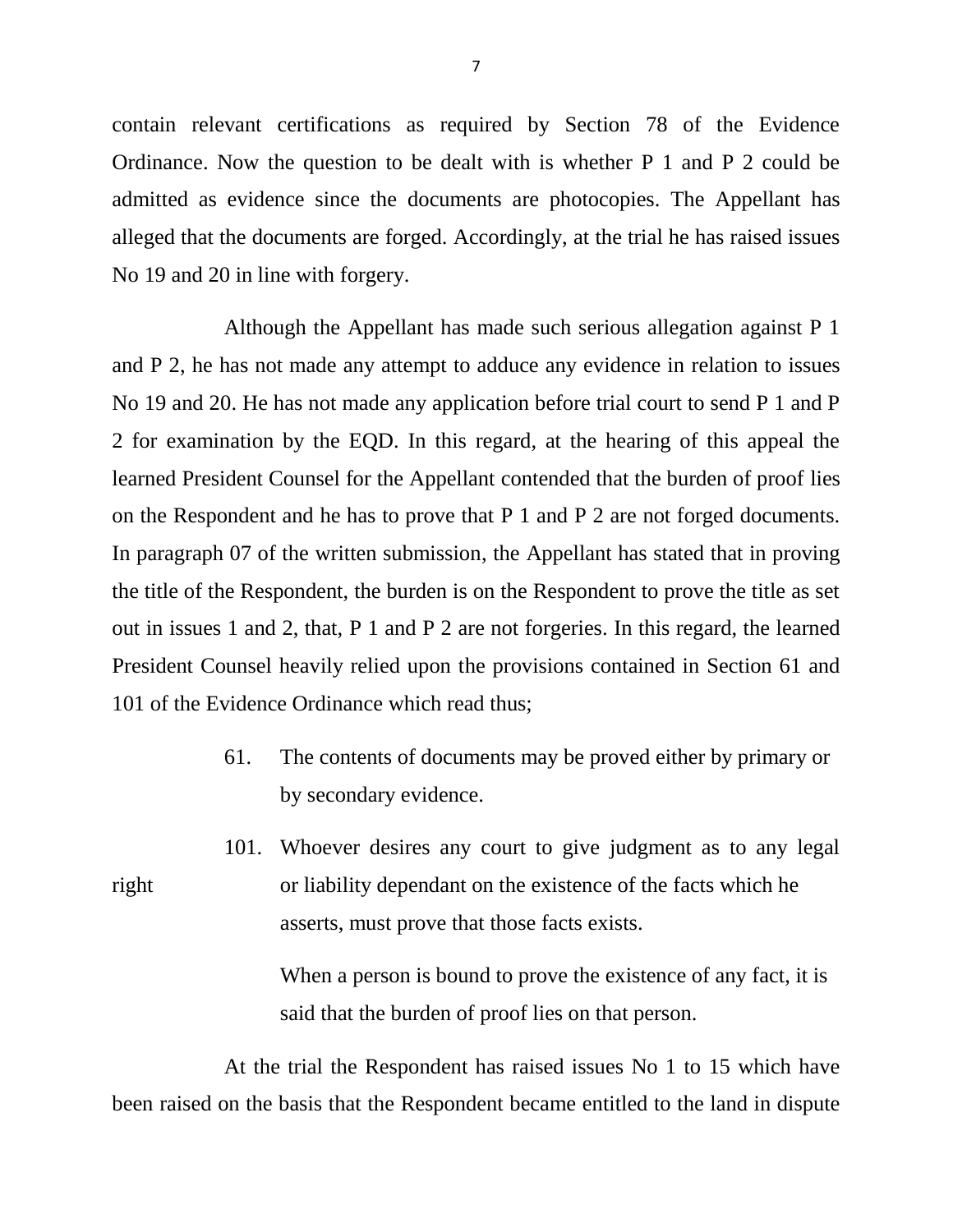by P 1 and P 2 and after the death of his father the Appellant entered in to the possession of the said land and causing damages to him. The Respondent has not raised any issue on the basis that P 1 and P 2 were forged documents. The Respondent has sought a declaration of title upon P 1 and P 2. Hence, the Respondent's burden is to prove his legal right over the land in dispute on the existence of the facts which he asserts and to prove those facts exist. The Respondent must set out his title on the basis on which he claims a declaration of title to the land in suit and he must prove that title against the Appellant and nothing more. It is well settled law that the owner of immovable property is entitled, on proof of his title, to a decree in his favour for recovery of property and for ejectment of any person in wrongful occupation. Therefore, it cannot be contended that the burden of proof of alleged forgery as raised by the Appellant, is on the Respondent.

Section 103 of the Evidence Ordinance stipulates that "the burden of proof as to any particular fact lies on that person who wishes the court to believe in its existence, unless it is provided by any law that the proof of the fact shall lie on any particular person". In terms of Section 103, since the Appellant has raised issues disputing that P 1 and P 2 is forgery he is the person who wishes the court to believe the existence of that fact. Hence the burden of proof lies on the Appellant to prove the existence of a forgery.

In this regard, it is important to note that in paragraph 16 of the written submission of the Respondent has stated that as the Appellant has been charged with forgery in the Magistrate's Court, whereby the Appellant has caused to enter his name as the nominated successor in P 1, the land permit, the original permit has been taken in to court custody in Magistrate's Court Case No 10289. The Respondent has obtained a certified copy from the Magistrate Court and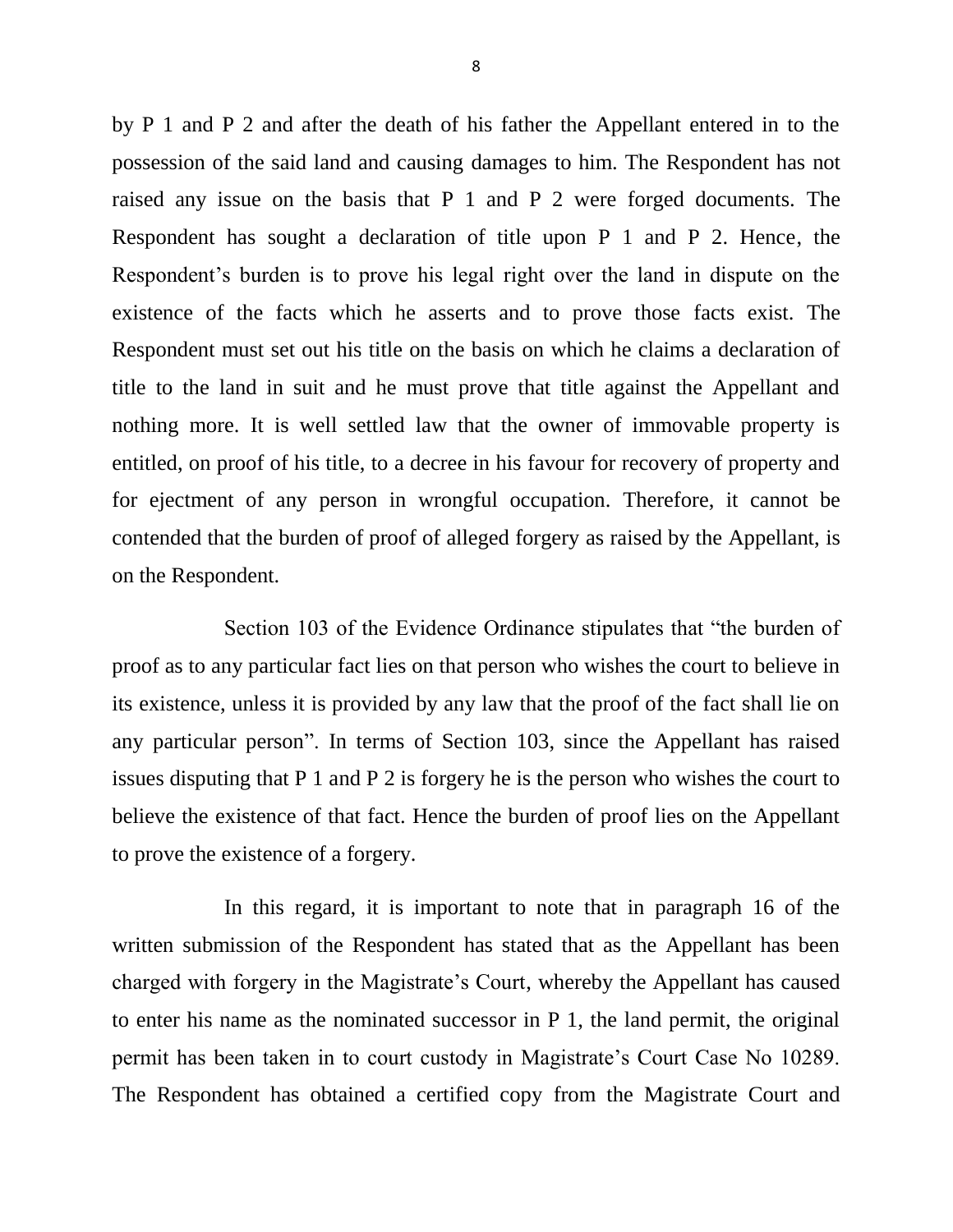produced as P 1. The Appellant, in his written submission has not denied the said facts. In paragraph 11 of his written submission he has stated that "The Plaintiff has marked and tendered a permit and a grant as P 1 and P 2 respectively and both documents are photocopies certified by Registrar of the Magistrate's Court. The Plaintiff never tried to produce originals of the said documents. If originals had been filed of a case in Magistrate's Court of Chilaw by Plaintiff he had the opportunity to summon Registrar without much effort to produce the said originals." This is ample evidence to conclude that the Appellant was aware of the originals of P 1 and P 2 and its whereabouts.

On the other hand, the Respondent contended that at the trial court, the Appellant had not objected to P 1 and P 2 when it was sought to be read in evidence at the close of the case for the Respondent and therefore, the Appellant cannot now raise objection to P 1 and P 2 as said conduct of the Appellant amounts to an admission of P 1 and P 2. It is a well-recognized practice in law that a document which is produced at the trial subject to proof is not objected to when it is read as evidence at the time of closing the case, such document is deemed to have been admitted as evidence of the case by the opposing party.

This practice has been prevalent for well over centaury and can be said to have hardened into a rule of admitting documents as evidence. The maxim CURSUS CURIAE EST LEX CURIAE which means "The practice of the Court is the law of the Court would be most appropriate in a situation as has been presented in the present case before this court. In Halsbury's Laws of England  $4<sup>th</sup>$  edition Vol 10 at para 703, it is stated that "A court exercising judicial functions has an inherent power to regulate its own procedure, save in so far as its procedure has been laid down by the enacted law, and it cannot adopt a practice or procedure